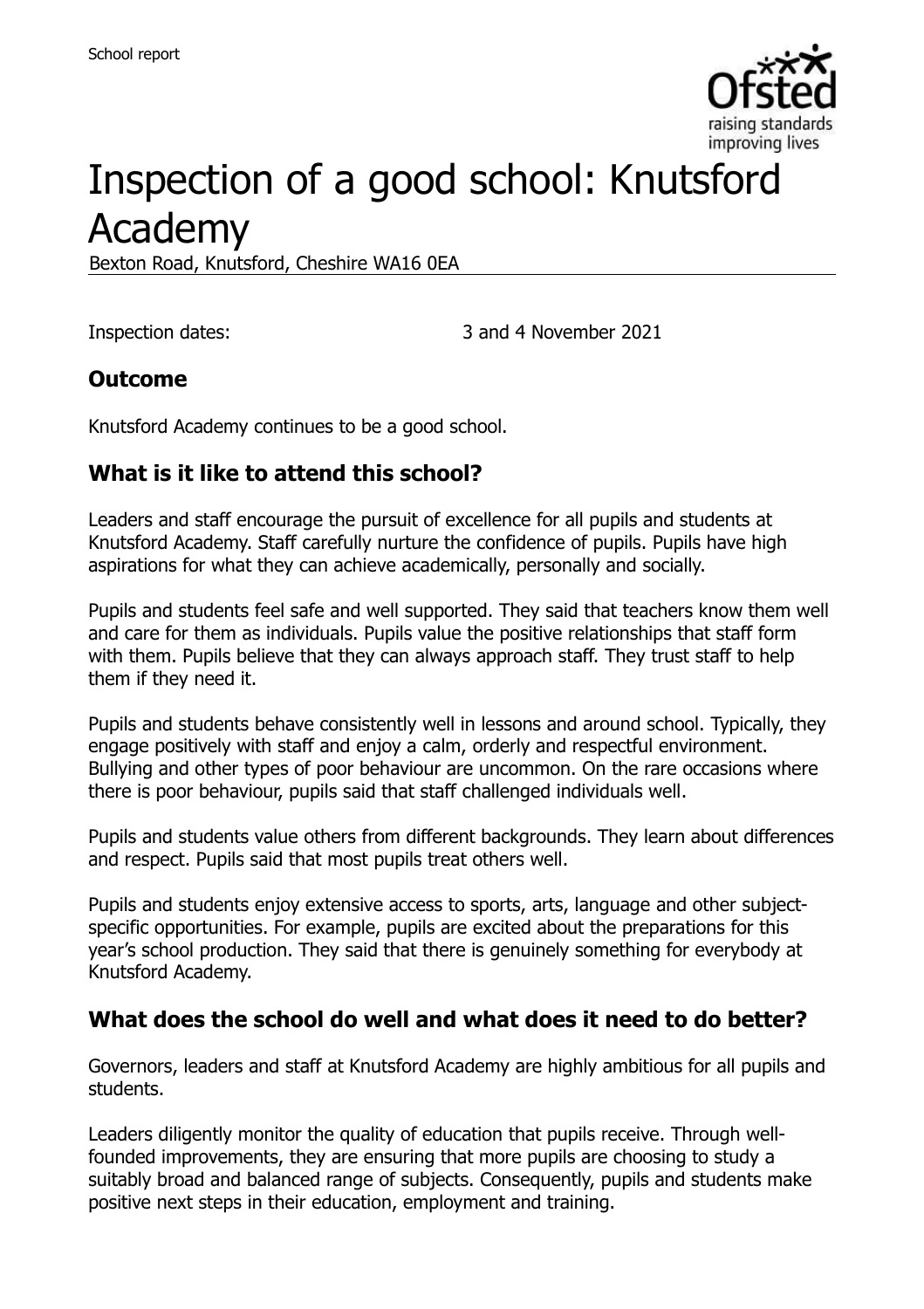

Leaders have refined and strengthened subject plans in recent years. They ensure that pupils and students study units of work in a carefully considered order. In many subjects, plans provide a detailed insight into the important knowledge that pupils will learn. Pupils and students in these subjects acquire new knowledge securely and confidently.

Teachers have strong subject knowledge. They carefully plan and deliver subject matter clearly. Typically, pupils and students respond positively to the demanding work that teachers ask them to do. Teachers provide good support for pupils, including those with special educational needs and/or disabilities (SEND), and those who are disadvantaged. This contributes to pupils' good achievement across a range of subjects.

Teachers' use of assessment strategies is developing well but at different rates. In some subjects, pupils and students receive refined feedback that explicitly identifies what they know and remember. This is because teachers design assessment activities that are precisely focused on the important knowledge that pupils need to learn. Elsewhere, teachers provide useful feedback to pupils and students about what they can do. However, these pupils are less able to identify what they know and remember to aid future learning.

Most pupils and students join the school with reading abilities that allow them to confidently access the curriculum. They strengthen their vocabulary and further develop their confidence to read in well-designed form time activities. Leaders identify and provide constructive support for pupils who are at the earliest stages of learning to read. They have suitable plans in place to diagnose the specific reading needs of these pupils with greater precision.

Form tutors confidently deliver a skilfully designed personal, social, health and citizenship programme to all pupils and students. Pupils gain a strong understanding of risk, responsibilities and how to form positive relationships. Staff carefully plan age-appropriate opportunities for pupils of all ages to think about careers and their futures. Pupils said that these opportunities prepare them extremely well for the choices that they face as they move through the school. Staff deftly supplement these planned programmes with additional opportunities that further enhance pupils' social, moral, spiritual and cultural development.

Leaders make appropriate use of a wide variety of information in order to identify the needs of pupils and students with SEND. Staff provide well-matched additional support for pupils who need it. Leaders thoughtfully enhance this support with well-chosen help from expert professionals.

Leaders and staff are united in their pursuit of excellence for pupils and students. They work together well to set and achieve ambitious goals. Leaders listen to staff and carefully consider how they can support them. Increasingly, leaders have acted positively to help staff with their workload and well-being. Consequently, staff are typically positive about what leaders do to support them.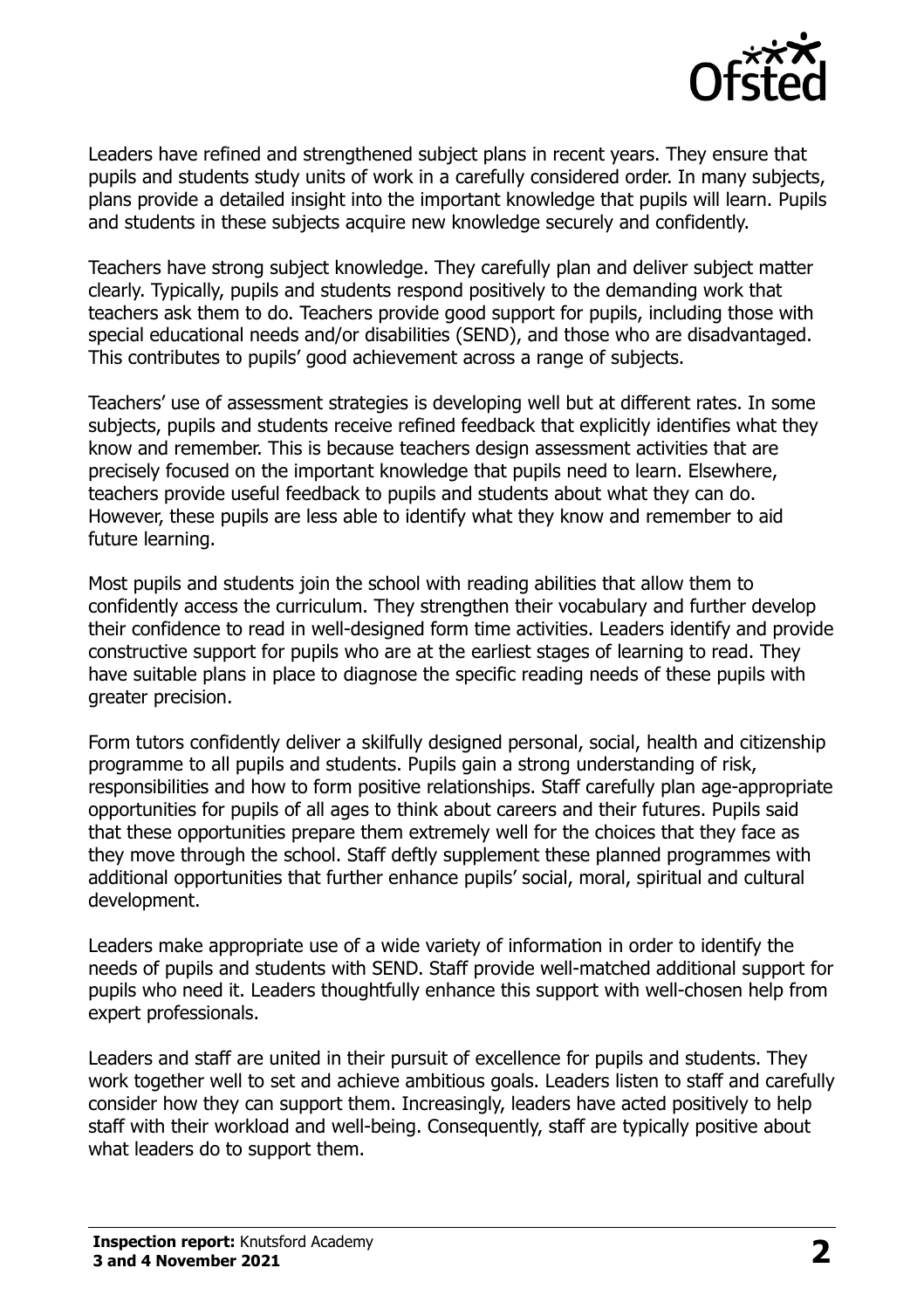

## **Safeguarding**

The arrangements for safeguarding are effective.

Leaders and staff have a thorough understanding of the safeguarding issues that pupils and students might face. They use guidance and training effectively in order to continually update their knowledge of safeguarding matters. Pupils are taught well about how they can keep themselves as safe as possible.

Staff are vigilant to possible concerns about pupils. They report them effectively. This helps leaders to provide appropriate, specific support for pupils and students who need it.

Leaders work well with other safeguarding partners. They ensure that all types of safeguarding concerns are handled in a timely and appropriate manner.

## **What does the school need to do to improve?**

## **(Information for the school and appropriate authority)**

■ There is some variation in how well subject plans set out the important knowledge that pupils and students should learn. This means that in some subjects, assessment is not always tightly linked to the intended learning. Pupils and students in these subjects do not always receive as high-quality feedback about what they know and remember as they do elsewhere. Leaders should ensure that plans in all subjects are equally clear about the important knowledge that pupils will learn. Additionally, they should provide staff with the support that they need to ensure that assessment is focused on this important knowledge.

### **Background**

When we have judged a school to be good, we will then normally go into the school about once every four years to confirm that the school remains good. This is called a section 8 inspection of a good or outstanding school, because it is carried out under section 8 of the Education Act 2005. We do not give graded judgements on a section 8 inspection. However, if we find evidence that a school would now receive a higher or lower grade, then the next inspection will be a section 5 inspection. Usually this is within one to two years of the date of the section 8 inspection. If we have serious concerns about safeguarding, behaviour or the quality of education, we will deem the section 8 inspection as a section 5 inspection immediately.

This is the second section 8 inspection since we judged the predecessor school, Knutsford High School, to be good in November 2011.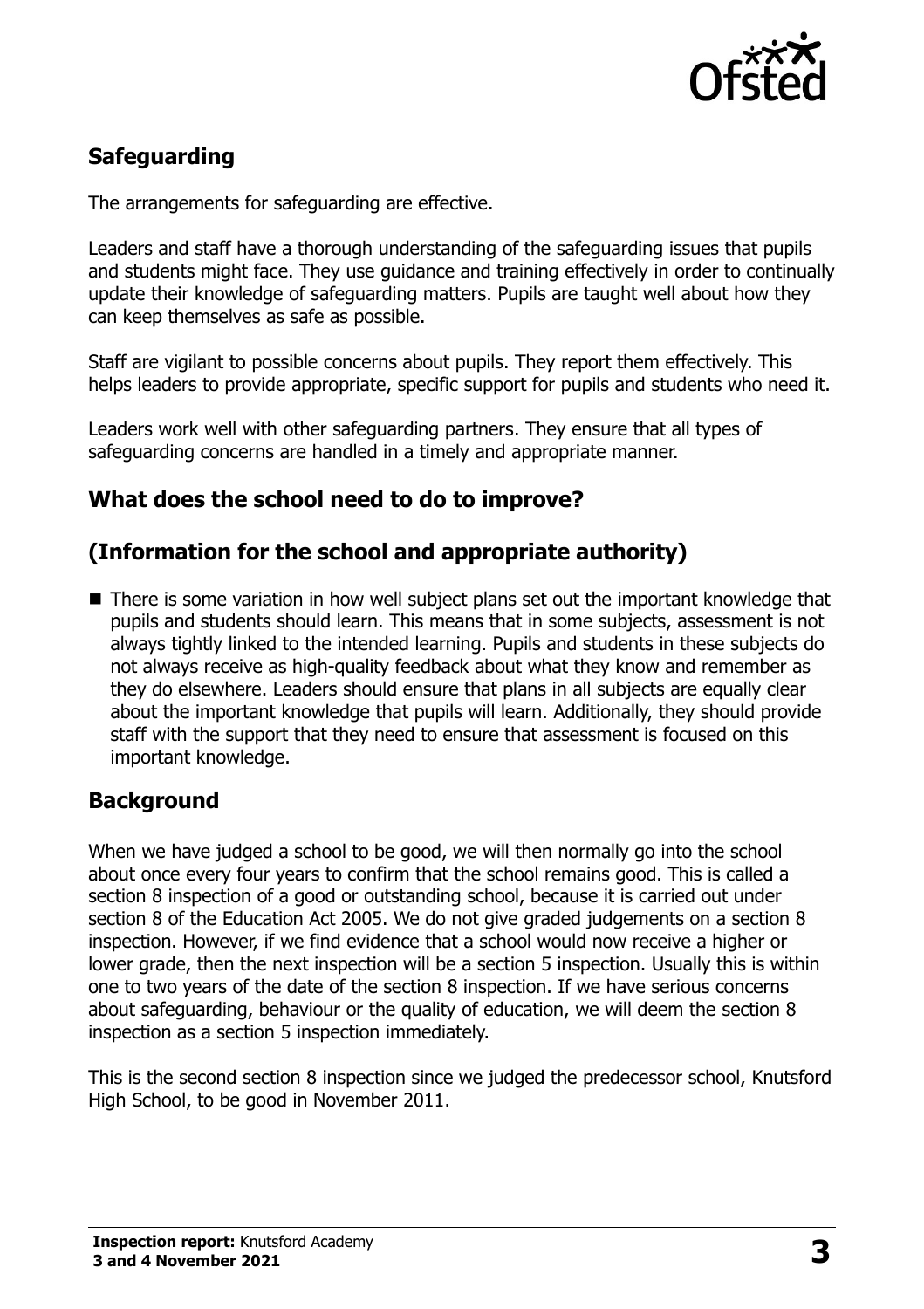

## **How can I feed back my views?**

You can use [Ofsted Parent View](https://parentview.ofsted.gov.uk/) to give Ofsted your opinion on your child's school, or to find out what other parents and carers think. We use information from Ofsted Parent View when deciding which schools to inspect, when to inspect them and as part of their inspection.

The Department for Education has further quidance on how to complain about a school.

If you are the school and you are not happy with the inspection or the report, you can [complain to Ofsted.](https://www.gov.uk/complain-ofsted-report)

### **Further information**

You can search for [published performance information](http://www.compare-school-performance.service.gov.uk/) about the school.

In the report, '[disadvantaged pupils](http://www.gov.uk/guidance/pupil-premium-information-for-schools-and-alternative-provision-settings)' refers to those pupils who attract government pupil premium funding: pupils claiming free school meals at any point in the last six years and pupils in care or who left care through adoption or another formal route.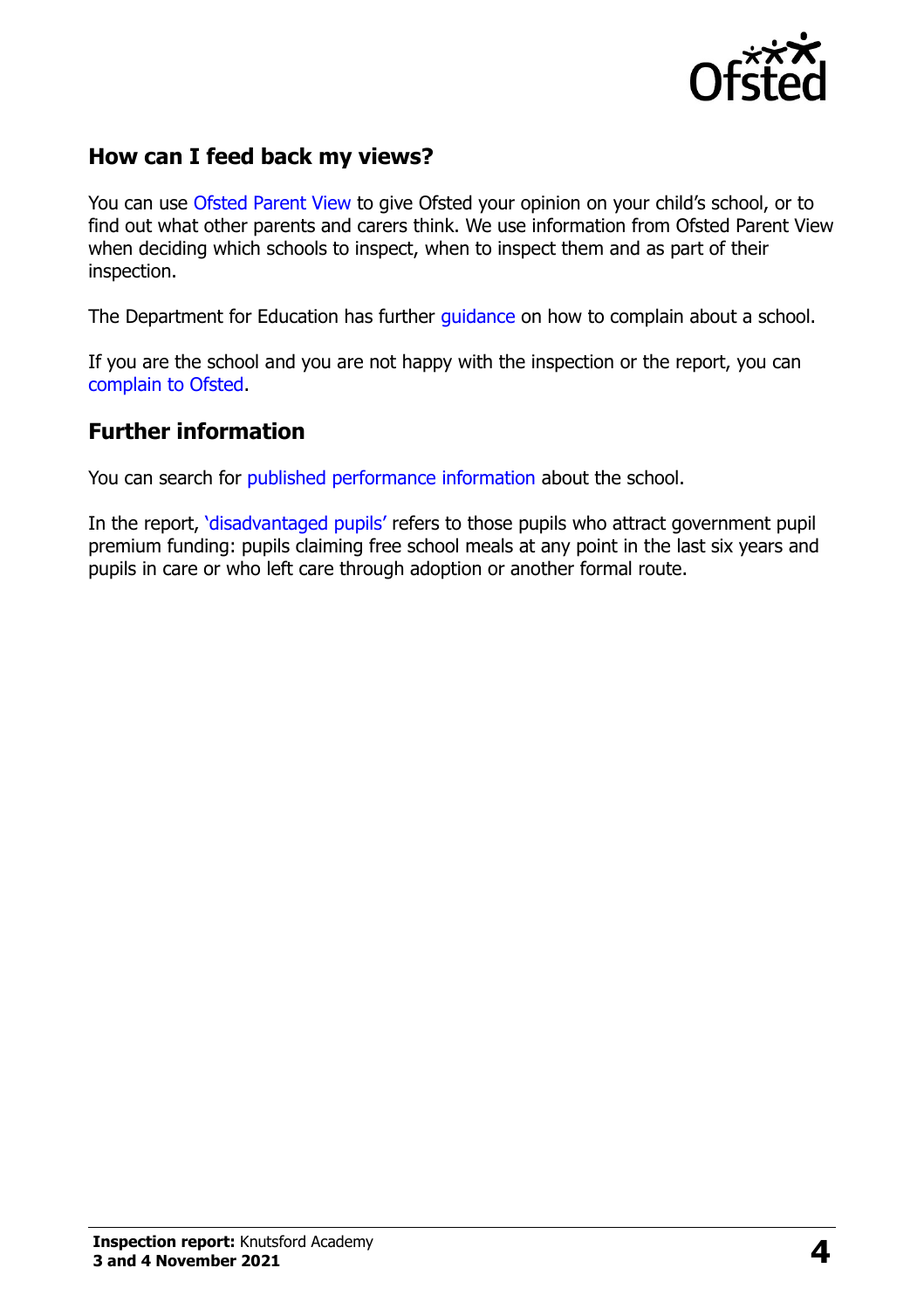

## **School details**

| Unique reference number                                        | 138002                                                            |
|----------------------------------------------------------------|-------------------------------------------------------------------|
| <b>Local authority</b>                                         | <b>Cheshire East</b>                                              |
| <b>Inspection number</b>                                       | 10199655                                                          |
| <b>Type of school</b>                                          | Secondary comprehensive                                           |
| <b>School category</b>                                         | Academy converter                                                 |
| Age range of pupils                                            | 11 to 18                                                          |
| <b>Gender of pupils</b>                                        | Mixed                                                             |
| <b>Gender of pupils in sixth-form</b><br>provision             | Mixed                                                             |
| Number of pupils on the school roll                            | 1203                                                              |
| Of which, number on roll in the sixth<br>form                  | 173                                                               |
| <b>Appropriate authority</b>                                   | The governing body                                                |
| <b>Chair of trust/Chair of governing body</b> Catriona Millson |                                                                   |
| <b>Headteacher</b>                                             | James Whittaker                                                   |
| Website                                                        | www.knutsfordacademy.org.uk                                       |
| Date of previous inspection                                    | 2 March 2016, under section 8 of the<br><b>Education Act 2005</b> |

## **Information about this school**

- Knutsford Academy joined The Learning Alliance multi-academy trust in September 2020.
- The academy has two sites in close proximity. Pupils in Years 7 are educated at one site. Pupils and students in all other year groups are educated at another site.
- At the time of the inspection, no pupils or students were being educated at alternative provision.
- The school meets the requirements of the Baker Clause, which requires schools to provide pupils in Years 8 to 13 with information about approved technical education qualifications and apprenticeships.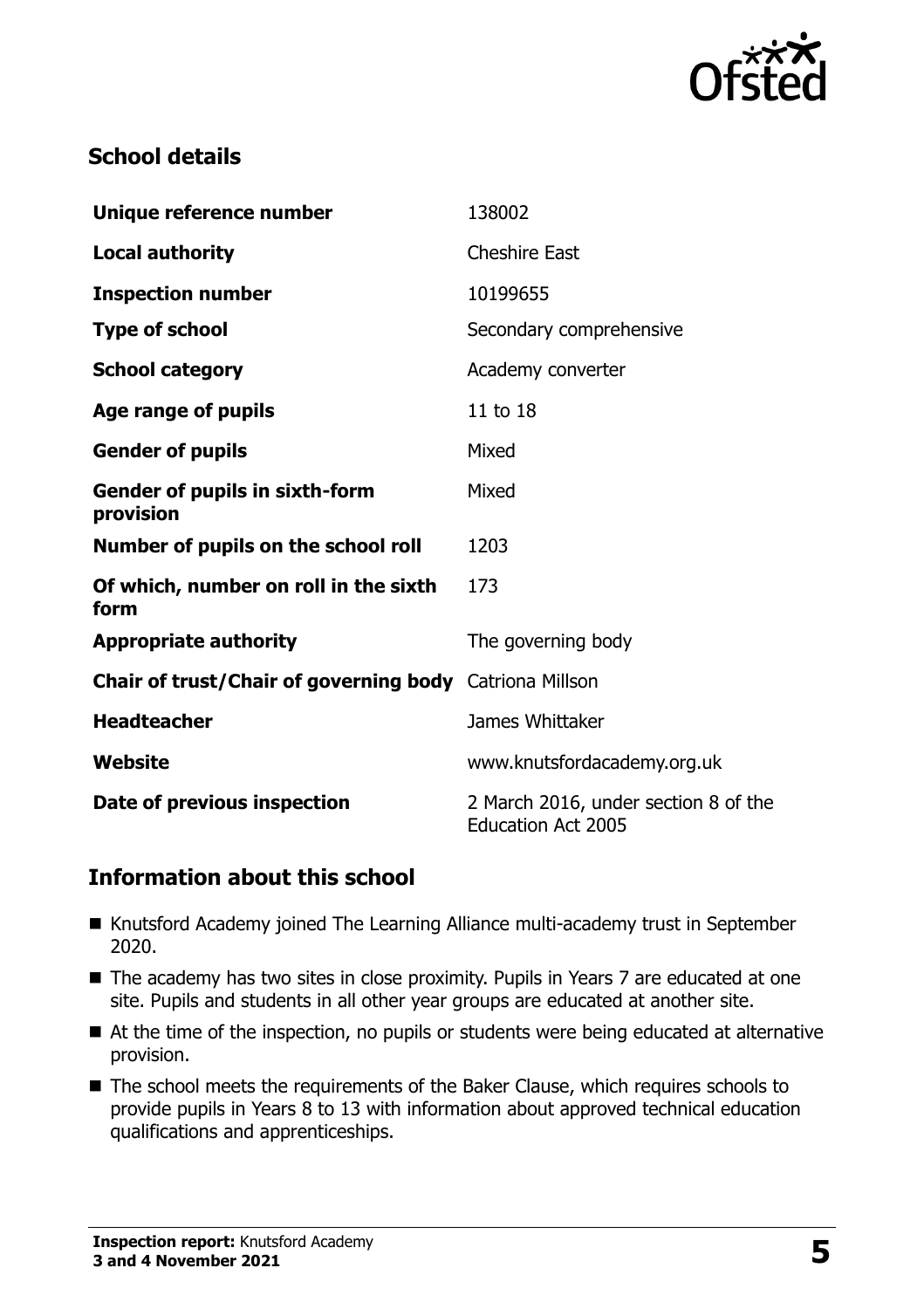

## **Information about this inspection**

- This was the first routine inspection the school received since the COVID-19 pandemic began. Inspectors discussed the impact of the pandemic with school leaders and have taken that into account in their evaluation.
- **Inspectors met with the headteacher and senior leaders. They met with representatives** of the academy trust, local governing body and Cheshire East local authority.
- Inspectors carried out deep dives in these subjects: English, mathematics, modern foreign languages and history. For each deep dive, inspectors met with subject leaders, looked at curriculum plans, visited a sample of lessons, spoke to teachers, spoke to some pupils about their learning and looked at samples of pupils' work.
- Inspectors reviewed the school's records of safeguarding checks and referrals. They met with leaders who have overall responsibility for safeguarding. Inspectors spoke with staff and pupils about the school's work to keep pupils safe.
- **Inspectors spoke with leaders responsible for SEND and reading. They also looked at** information about the support for pupils who have additional needs.
- Inspectors observed pupils' behaviour in class and around the school site. They also scrutinised behaviour and attendance records.
- Inspectors spoke with pupils from all year groups and considered the responses of pupils who responded to Ofsted's online questionnaire for pupils.
- Inspectors held discussions with staff and considered the responses of staff who responded to Ofsted's questionnaire for staff.
- Inspectors took account of the responses of parents who responded to Ofsted's online survey, Parent View, including the comments received by Ofsted's free-text facility.

#### **Inspection team**

| Michael Pennington, lead inspector | Her Majesty's Inspector |
|------------------------------------|-------------------------|
| Nell Banfield                      | Ofsted Inspector        |
| Helen O'Neill                      | Ofsted Inspector        |